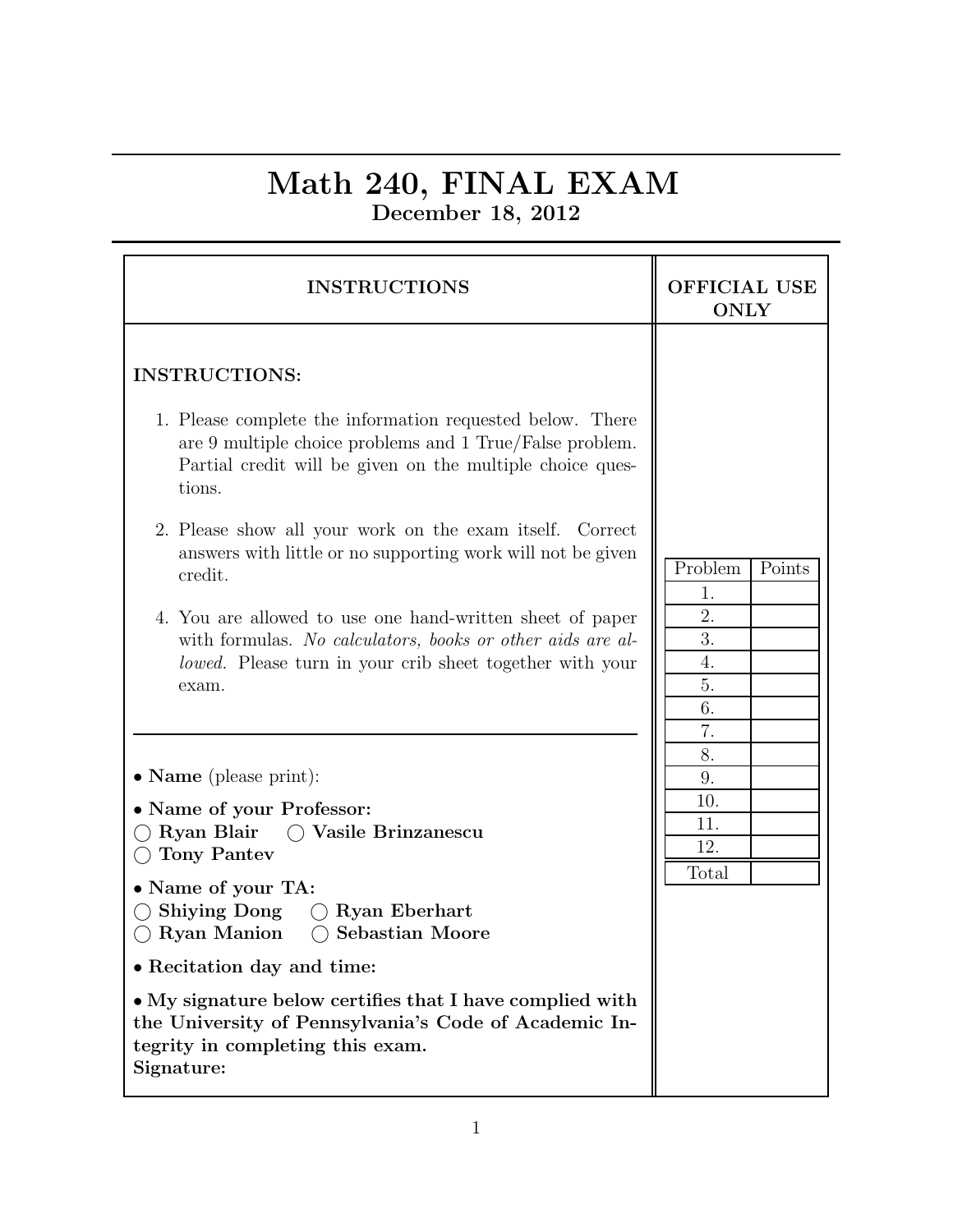- (1)  $\boxed{10 \text{ POINTS}}$  Find the outward flux of the vector field  $\vec{F} = x\hat{i} + y\hat{j} + z\hat{k}$  through the boundary of the solid region R bounded by the paraboloid  $z = 4 - x^2 - y^2$  and the plane  $z = 0$ .
	- (a) 1
	- (b) 6π
	- (c)  $24\pi$
	- (d) 2
	- (e)  $\pi\sqrt{2}$ (f)  $\frac{2\pi}{2}$ 3  $(\sqrt{2}-1)$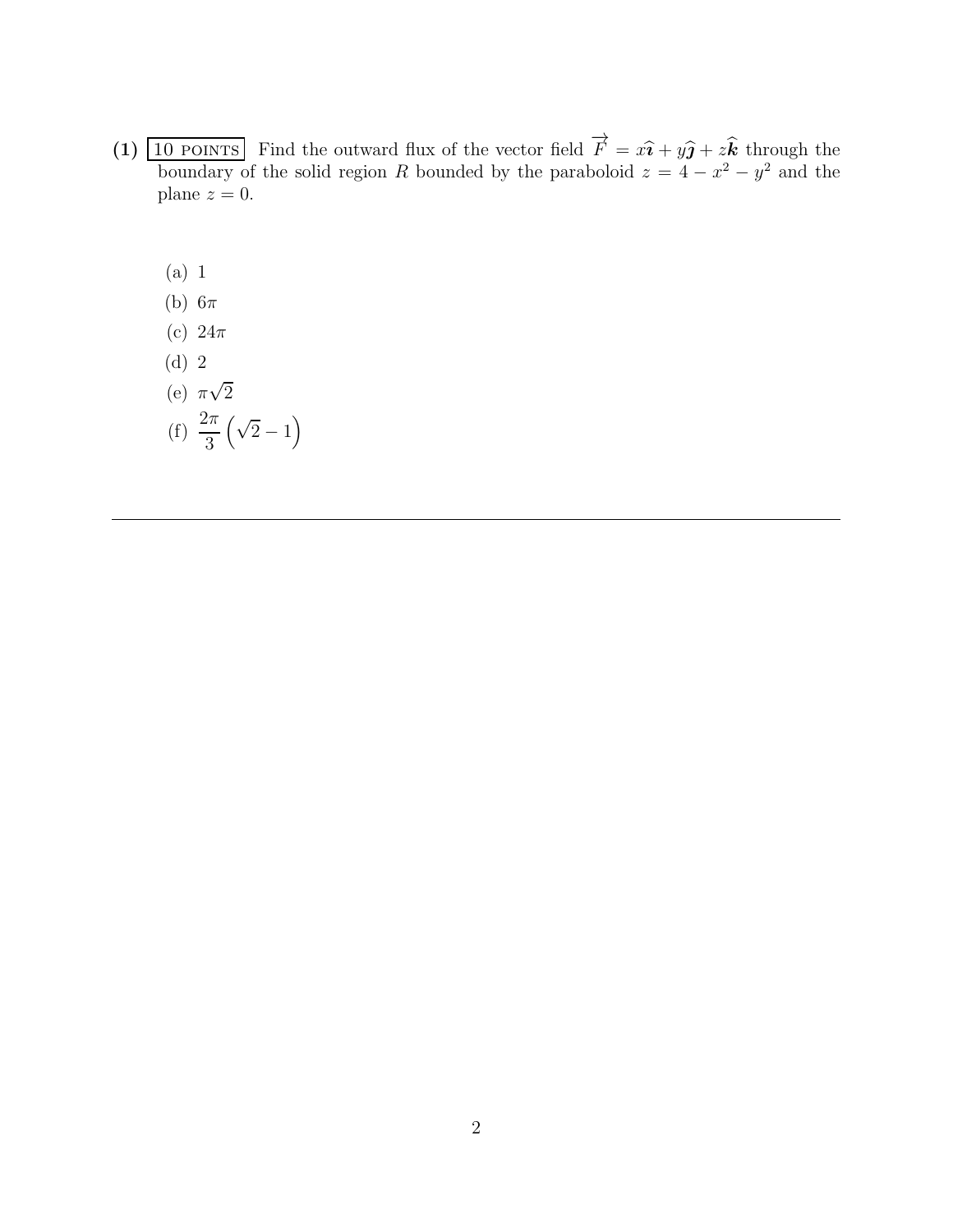

 $\overline{C}$ 

(a) 
$$
\sin(e^{\pi})
$$
  
\n(b)  $8\pi$   
\n(c)  $3\pi + 2$   
\n(d)  $4\pi$   
\n(e)  $\sin(e^{2\pi}) + 1$   
\n(f) 0

3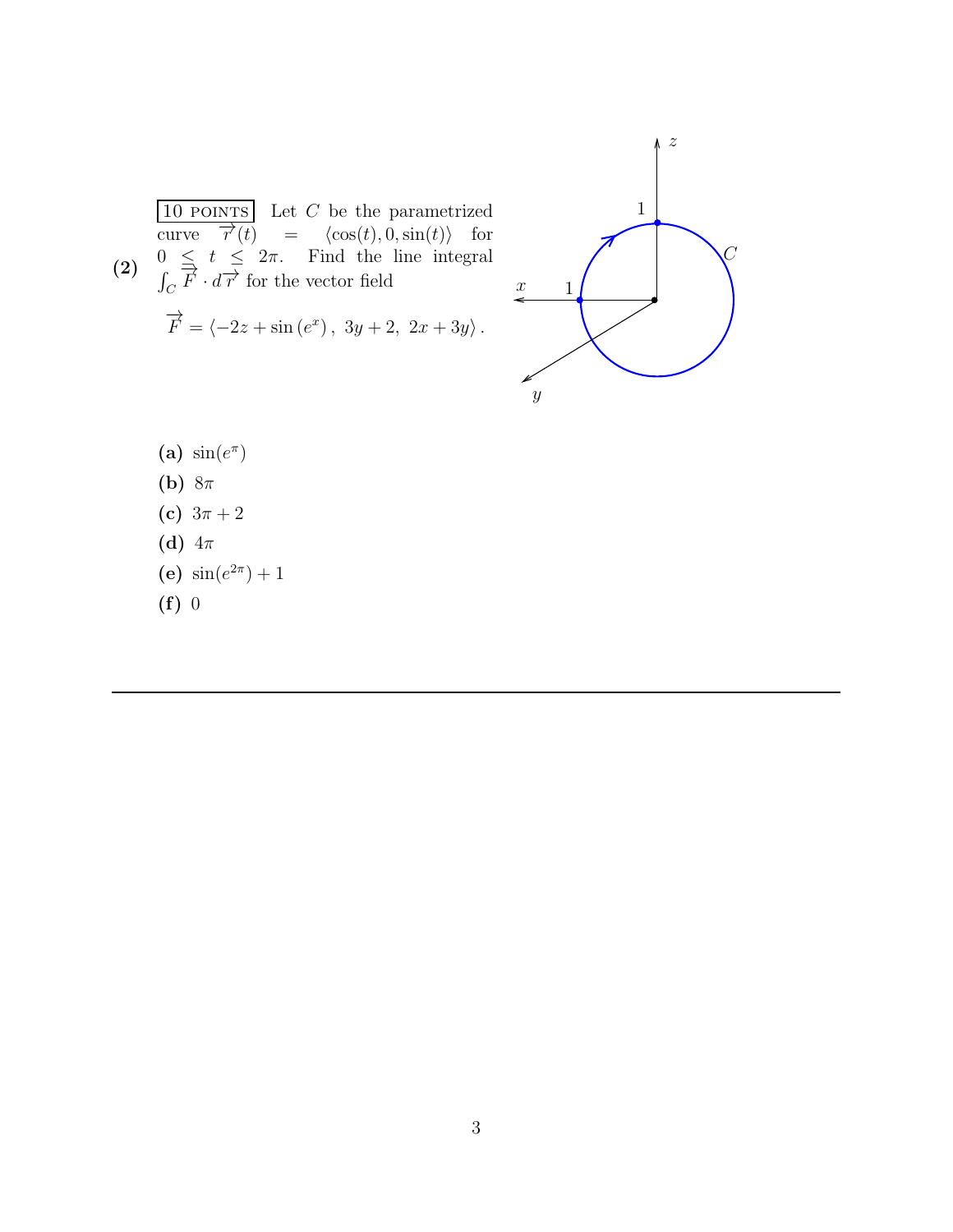(3)  $\boxed{10 \text{ POINTS}}$  Consider the homogeneous linear system  $Ax = 0$ , where

$$
A = \left[ \begin{array}{rrrr} 1 & 3 & 0 & 1 \\ 1 & 3 & -2 & -2 \\ 0 & 0 & 2 & 3 \end{array} \right].
$$

Which of the following statements is correct.

- (a)  $Ax = 0$  has no solutions.
- (b)  $Ax = 0$  has one free variable.
- (c)  $Ax = 0$  has two free variables.
- (d)  $Ax = 0$  has three free variables.
- (e)  $Ax = 0$  has a unique solution.
- (f)  $x_1$  and  $x_2$  are pivot variables for  $Ax = 0$ .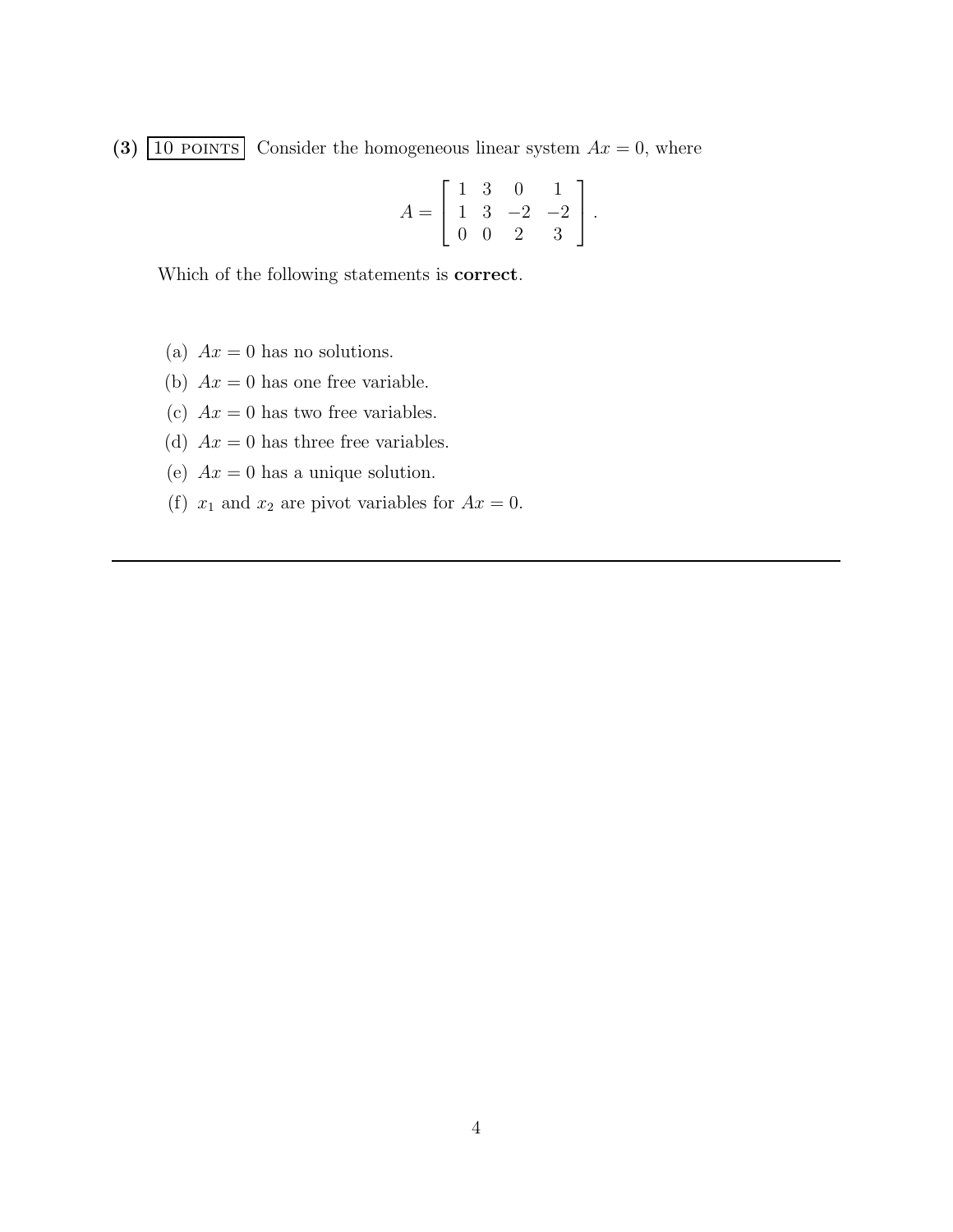- $(4)$   $\boxed{10 \text{ POINTS}}$  Which one of the following is not a basis for the vector space of all symmetric  $2 \times 2$  matrices. Justify that the set you pick is not a basis.
	- (a)  $\begin{bmatrix} 1 & 0 \\ 0 & 0 \end{bmatrix}$ ,  $\left[\begin{array}{cc} 0 & 1 \\ 1 & 0 \end{array}\right],$  $\left[\begin{array}{cc} 0 & 0 \\ 0 & 1 \end{array}\right]$ (b)  $\begin{bmatrix} 3 & 3 \\ 3 & 3 \end{bmatrix}$ ,  $\left[\begin{array}{cc} 0 & 1 \\ 1 & 0 \end{array}\right],$  $\left[\begin{array}{cc} 1 & 1 \\ 1 & 0 \end{array}\right]$ (c)  $\begin{bmatrix} 1 & 1 \\ 1 & 0 \end{bmatrix}$ ,  $\begin{bmatrix} 1 & 2 \end{bmatrix}$  $2 -3$ 1 ,  $\left[\begin{array}{cc} 0 & 1 \\ 1 & 1 \end{array}\right]$ (d)  $\begin{bmatrix} 1 & 1 \\ 1 & 1 \end{bmatrix}$ ,  $\left[\begin{array}{cc} 1 & 1 \\ 1 & 0 \end{array}\right],$  $\left[\begin{array}{rr} -2 & -2 \\ -2 & 1 \end{array}\right]$ (e)  $\begin{bmatrix} 1 & 0 \\ 0 & 0 \end{bmatrix}$ ,  $\begin{bmatrix} -1 & -1 \end{bmatrix}$  $-1$   $-1$ l. ,  $\left[\begin{array}{cc} 1 & 0 \\ 0 & 1 \end{array}\right]$ (f)  $\left[\begin{array}{cc} 1 & 0 \\ 0 & 0 \end{array}\right]$ ,  $\begin{bmatrix} -1 & 2 \end{bmatrix}$  $2 -1$ l. ,  $\left[\begin{array}{cc} 1 & 0 \\ 0 & 1 \end{array}\right]$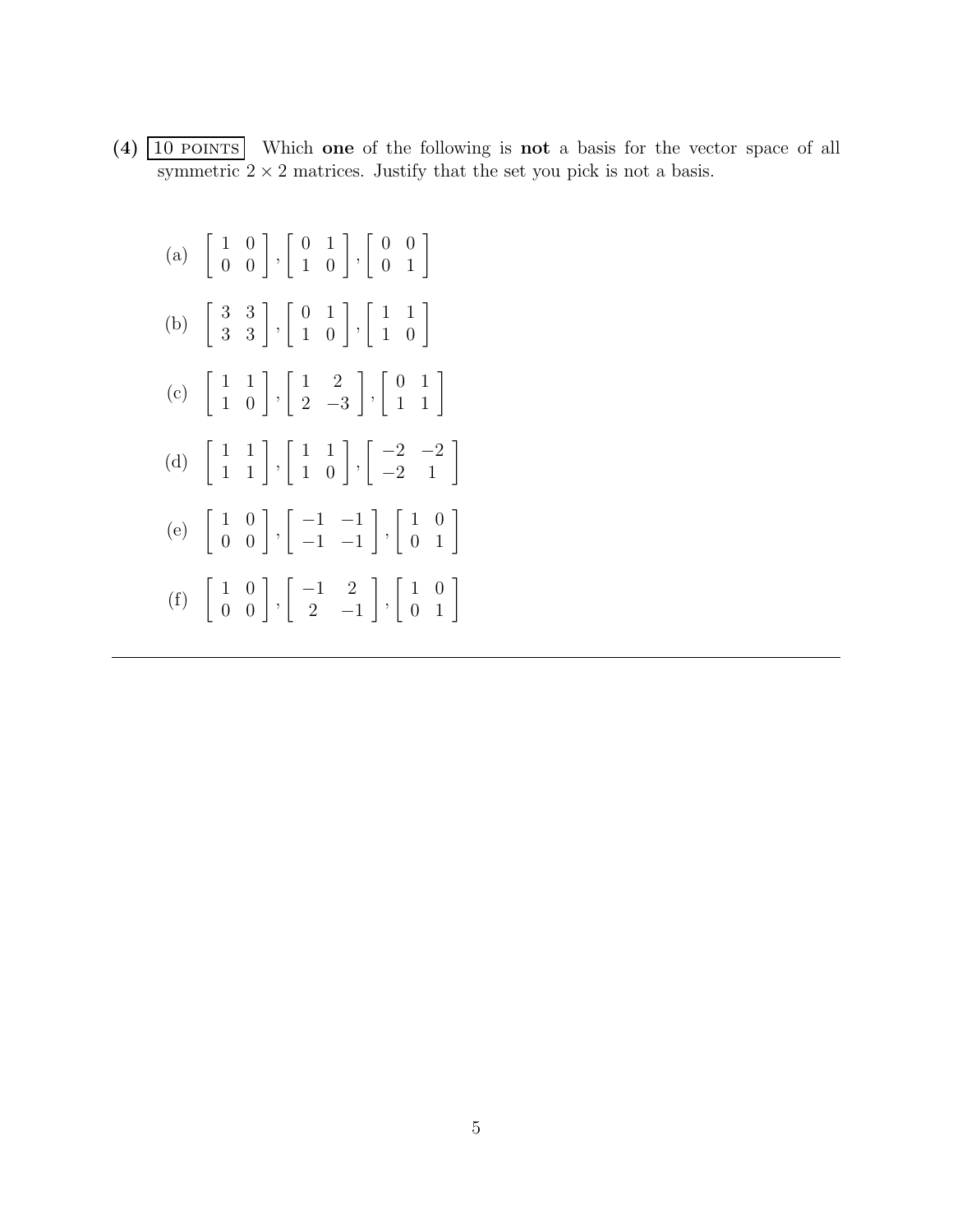- $(5)$   $\overline{10}$  POINTS Which of the following collections of matrices form a subspace in the vector space  $\text{Mat}_{3\times 3}(\mathbb{R})$ .
	- (i) All matrices of rank 1.
	- (ii) All matrices A satisfying  $2A A^T = 0$ .
	- (iii) All matrices A satisfying

$$
A \cdot \left[ \begin{array}{c} 1 \\ 0 \\ 0 \end{array} \right] = \left[ \begin{array}{c} 0 \\ 0 \\ 0 \end{array} \right].
$$

- (a) (i) and (ii) only
- (b) (i) and (iii) only
- (c) (ii) and (iii) only
- (d) (i) only
- (e) (ii) only
- (f) (iii) only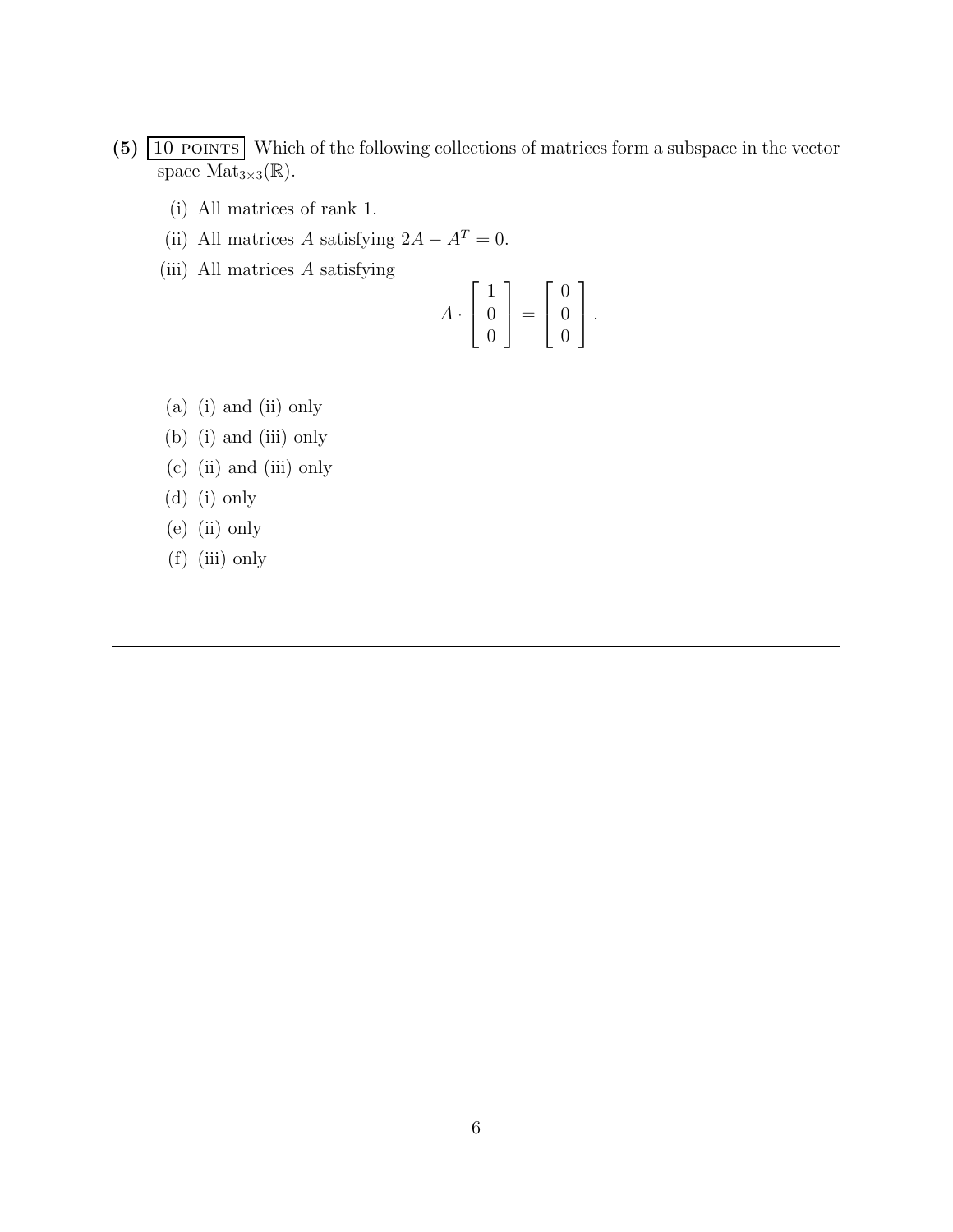$(6)$   $\boxed{10$  POINTS Which of the following matrices have two linearly independent eigenvectors. Circle all that apply and justify your answers.

(a) 
$$
\begin{pmatrix} 1 & 0 \\ 0 & 1 \end{pmatrix}
$$
  
\n(b)  $\begin{pmatrix} 1 & 1 \\ 0 & 1 \end{pmatrix}$   
\n(c)  $\begin{pmatrix} 1 & 1 \\ 0 & 2 \end{pmatrix}$   
\n(d)  $\begin{pmatrix} 1 & 1 \\ 2 & 2 \end{pmatrix}$   
\n(e)  $\begin{pmatrix} 3 & 0 \\ 1 & 3 \end{pmatrix}$   
\n(f)  $\begin{pmatrix} 3 & 0 \\ 1 & -3 \end{pmatrix}$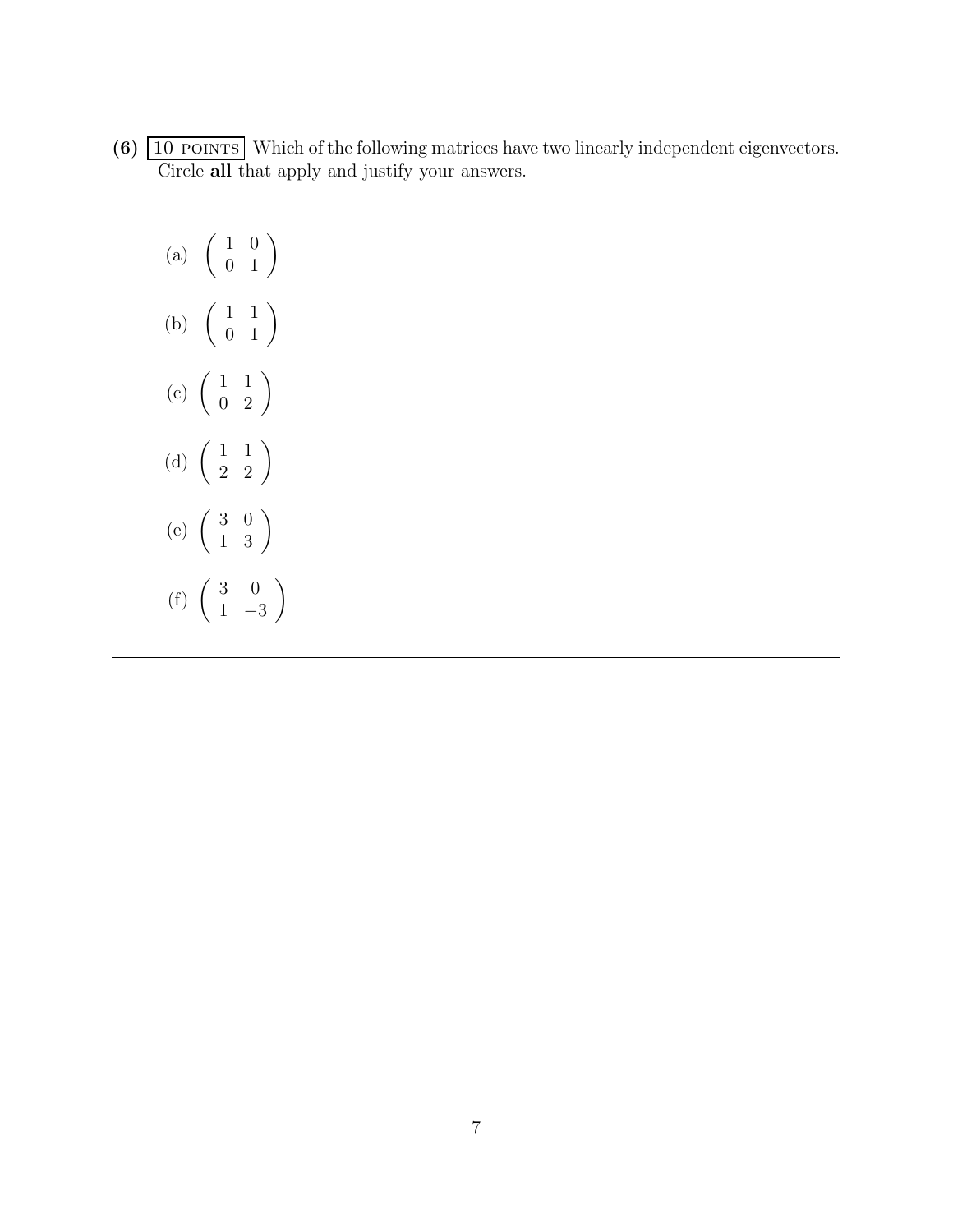- (7)  $\boxed{10 \text{ PONTS}}$  Please circle "T" for true or "F" for false in the space provided to the left of the following statements. You do not need to justify your answer for full credit.
- T F The sum of two solutions to a linear, non-homogeneous differential equation is always a solution.
- **T** F Three column vectors in  $V_2(I) = \text{Fun}(I, \mathbb{R}^2)$  must be linearly dependent.
- **T** F The fundamental solution set to a vector differential equation given by  $x' = Ax$ forms a spanning set for the vector space of solutions to  $\mathbf{x}' = A\mathbf{x}$ .
- **T** F The zero function is a solution to every linear differential equation.
- $T$  F An initial value problem for an *n*-th order, homogeneous, constant coefficient, linear differential equation always has  $n$  linearly independent solutions.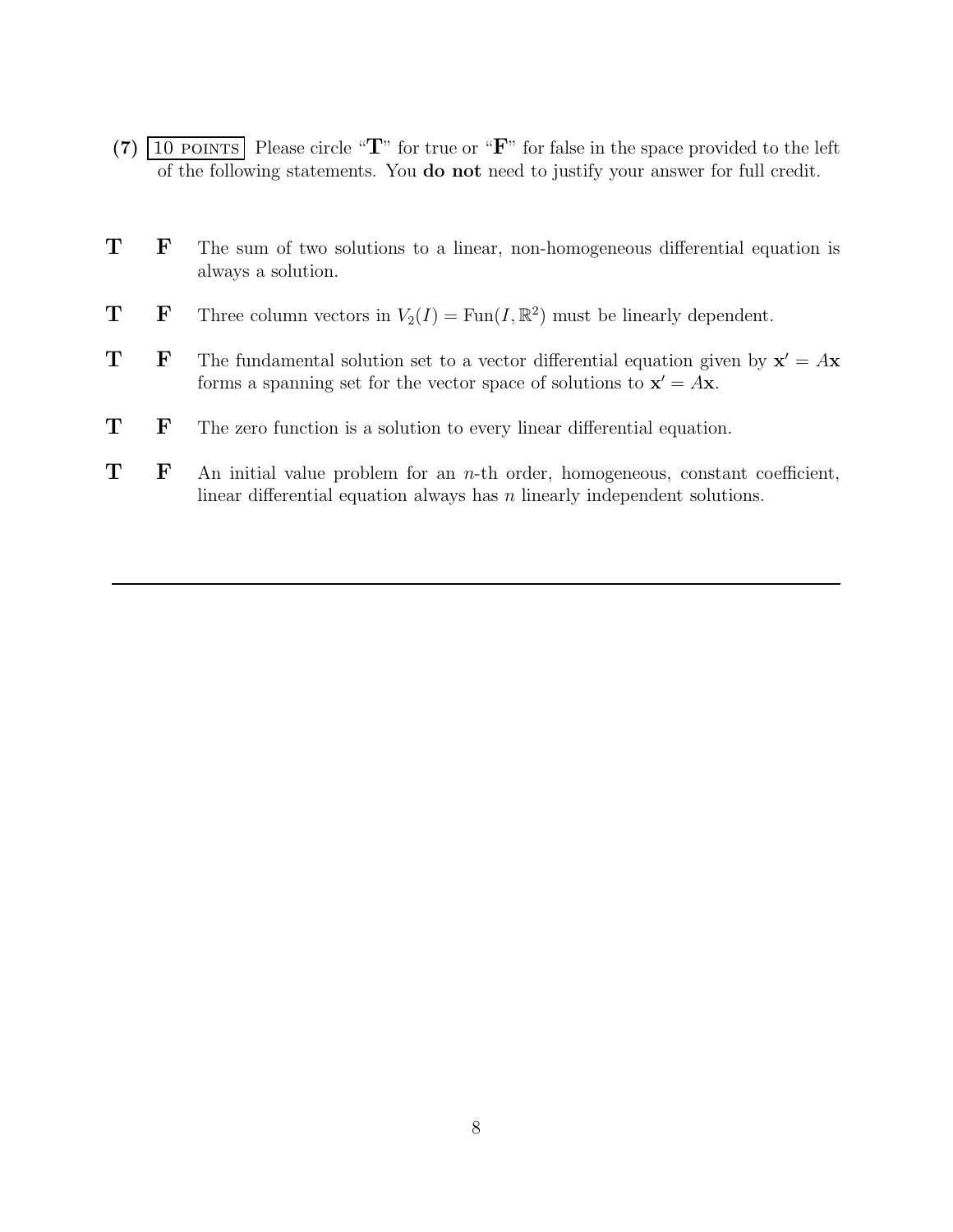(8)  $\boxed{10 \text{ POINTS}}$  Let  $y(x)$  be the solution to the initial value problem

$$
y'' + 2y' + 2y = 0, \quad y(0) = 1, \ y'(0) = 1.
$$

What is  $y(\pi)$ ?

- $(a) -e^{\pi}$
- (b) 0
- (c)  $2e^{\pi}$
- (d)  $-e^{-\pi}$
- (e)  $1 + e^{\pi}$
- (f)  $1 2e^{-\pi}$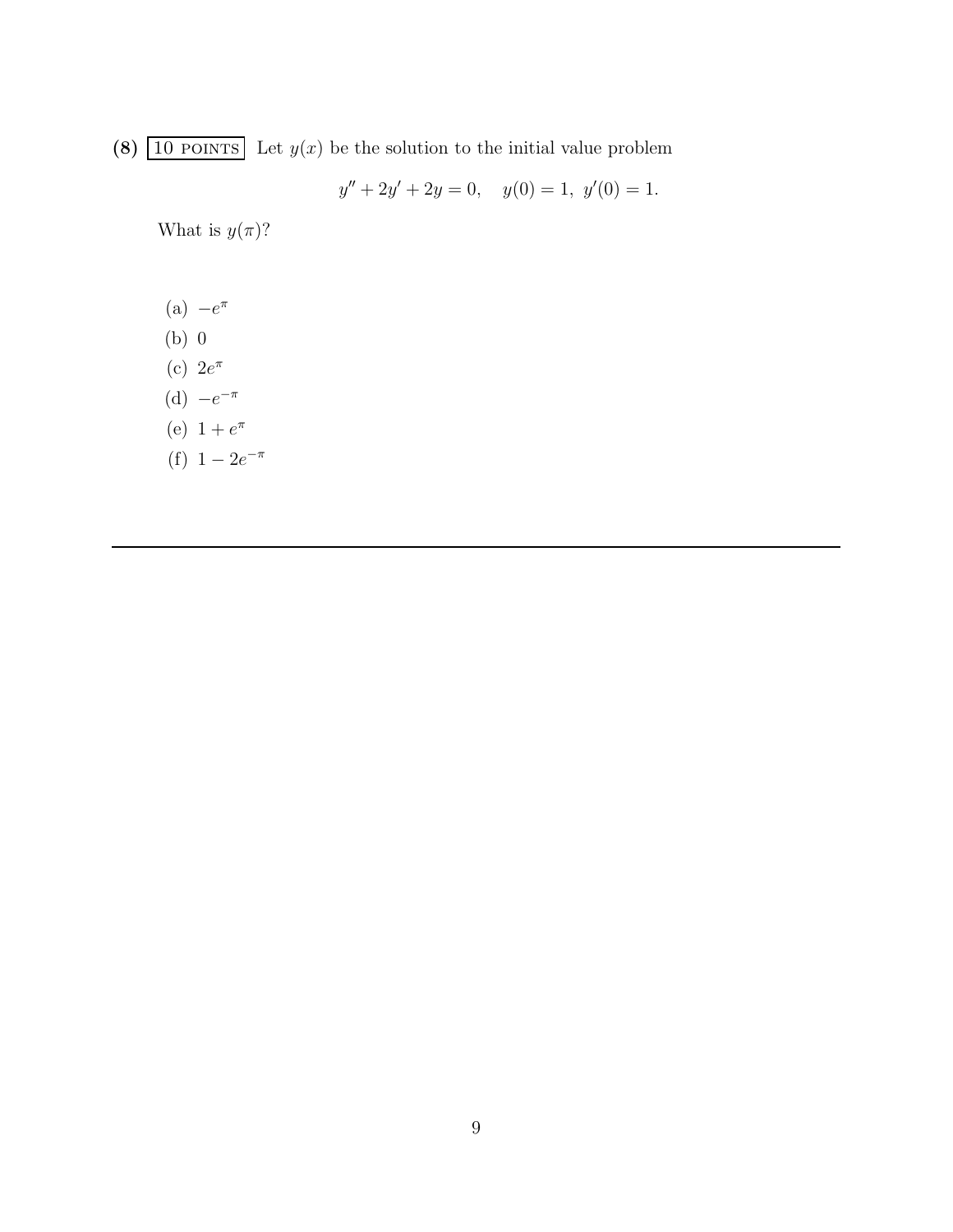(9)  $\boxed{10 \text{ POINTS}}$  Let  $y(x)$  be the general solution of the linear differential equation

$$
y'' - 6y' + 9y = e^x + 1.
$$

Find  $\lim_{x\to -\infty} y(x)$ .

(a) 4 (b)  $\frac{1}{4}$ 4 (c)  $\frac{1}{2}$ 9  $(d) -6$  $(e) -9$ (f)  $e^3 + 1$